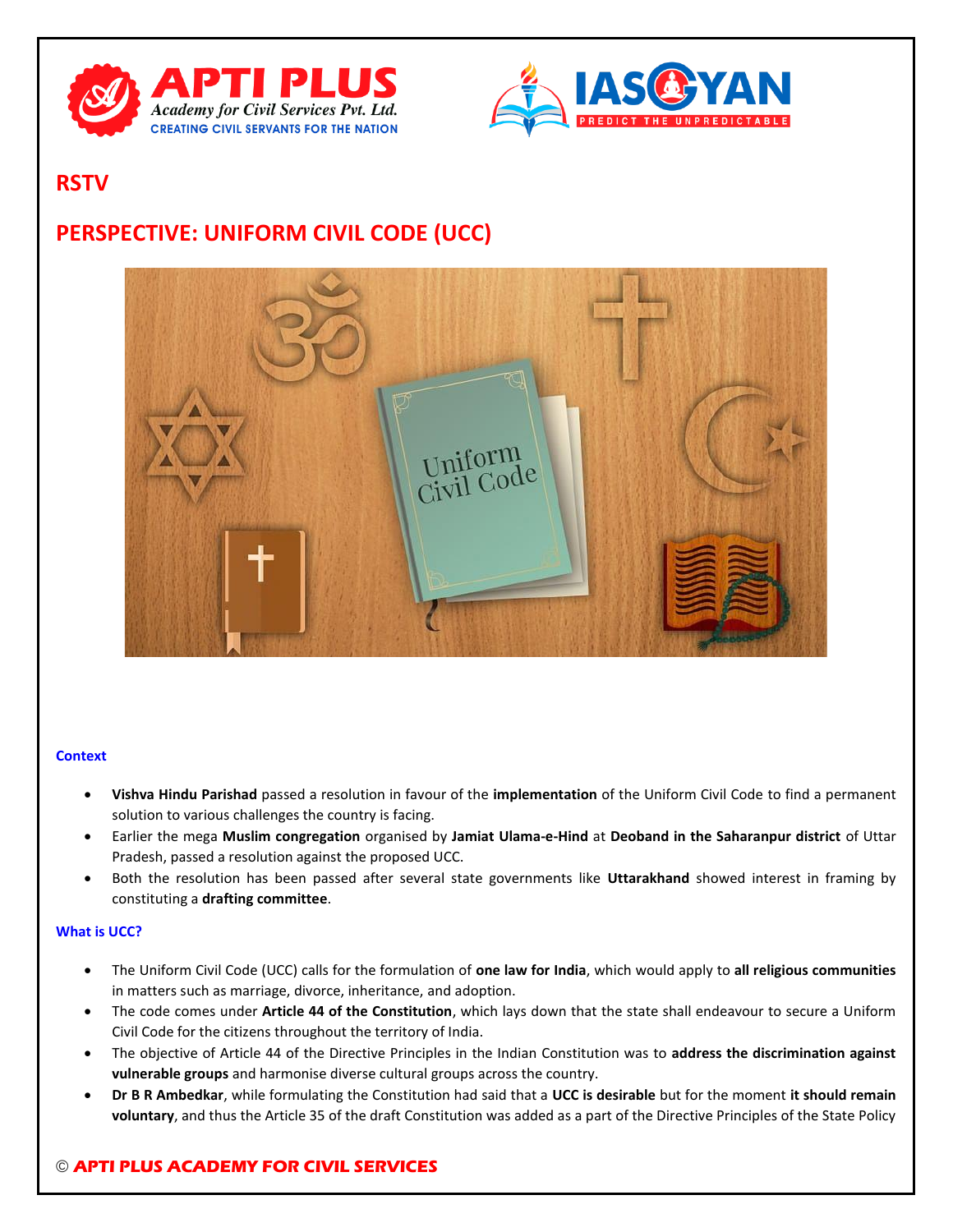



in part IV of the Constitution of India as Article 44. It was incorporated into the Constitution as an aspect that would be fulfilled when the nation would be ready to accept it and the social acceptance of the UCC could be made.

# **Origin of UCC**

- The origin of the UCC dates back to **colonial India** when the British government submitted its report in **1835** stressing the **need for uniformity in the codification of Indian law** relating to crimes, evidence, and contracts, specifically recommending that the personal laws of Hindus and Muslims be kept outside such codification.
- Increase in **legislation dealing with personal issues** at the far end of British rule forced the government to form the **B N Rau Committee to codify Hindu law in 1941**.
- The task of the Hindu Law Committee was to examine the question of the necessity of **common Hindu laws**.
- The committee, by scriptures, recommended a **codified Hindu law**, which would give equal rights to women. The 1937 Act was reviewed and the committee recommended a civil code of marriage and succession for Hindus.

## **What are personal laws?**

- Laws that apply to a certain group of people based on their religion, caste, faith, and belief made after due consideration of customs and religious texts.
- The personal laws of Hindus and Muslims find their source and authority in their religious ancient texts.

#### **About Hindu Code Bill**

- The draft of the **Rau Committee report** was submitted to a select committee chaired by B R Ambedkar that came up for discussion in 1951 after the adoption of the Constitution.
- While discussions continued, the Hindu Code Bill lapsed and was resubmitted in 1952.
- The **bill was then adopted in 1956** as the **Hindu Succession Act** to amend and codify the law relating to intestate or unwilled succession, among Hindus, Buddhists, Jains, and Sikhs.
- The Act **reformed the Hindu personal law** and gave women greater property rights, and ownership. It gave women property rights in their father's estate.

#### **Issues raised by Muslim congregation**

- The Muslim congregation claimed that the **proposed UCC** is in **contravention** of not only the **Constitution of India** but also the **Shariayat Islamic law** (regulate Muslim society in the country). They also highlighted the following issues:
	- o Islamic laws on **issues like marriage, divorce, inheritance**, etc. have not been created by some society, community, group or person but have been coming from their **religious texts**.
	- o These laws are part of **religious directives**, and any changes to them or **attempts to stop** someone from following them is **a clear interference with Islam** and the guarantee of freedom to practice and propagate religion given in Article 25 of the Constitution.

#### **What are the contentions and progress related to UCC?**

- India is a **diverse country** which composes of different personal laws, reservations for different sects, different communities, etc. based on different ideologies. However, it is not the ideologies which are diving country, it is the **practice of personal laws** which separate one community from another.
- India aspires to become a world leader, and the **misuse of personal laws** in Muslim or Christian are creating hindrances towards gender justice and also India's development agenda.
- As per the **World Bank** report, there is a need for **women's empowerment** as India aspires to become a developed country. Yet, there were several instances where women were not given equal opportunity in various religions.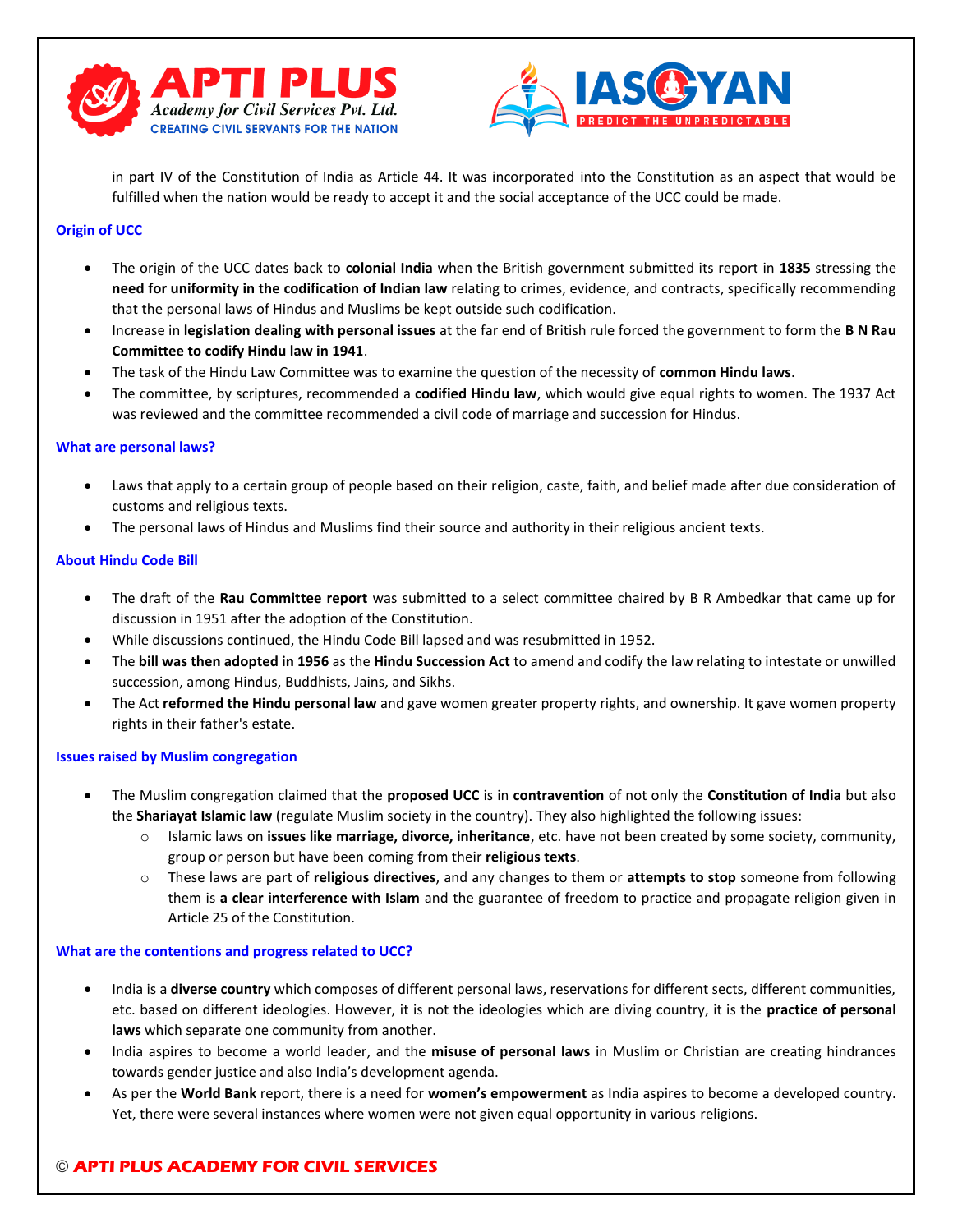



- The **Islam started in the 18th century in Saudi Arabia**, it was the latest religion at a time which asked for equality for women. However, practically women are not given their due, they were divorced forcefully as **Triple Talaq**, women's marriage age among Muslims, issues related to maintenance and alimony, WAQF board laws, etc.
- If there is a **common law it would be easy to regulate**. For example, if someone breaks into the house of a Muslim, the concerned person will go police station and deal with the Indian Penal Code (IPC) and not by Shariayat law.
- Honourable **Supreme Court** mentioned that the UCC is **not going to have any negative impact** on any religion. It further added that the UCC draft should consider and adopt the **good points of all religions**.
	- o Under **Articles 25 and 44** of the Constitution it should be drafted and the draft should then be either by the Indian Law Commission or a committee of experts should be **open for debate and feedback**.

# **Why there has been opposition to UCC?**

- The **way of living** and the **way of praising god** witnessed in India is not anywhere else. More importantly, **India is a cultural country**, every culture has its origin from its respective religion and India wants to maintain such traditions.
	- o Hence, any law or act that attempts to even change or alter any culture will be considered as **direct interference in one's religion**.
- So, the questions raised by communities, will this law end the tradition of their communities or unite the community. If unite, then concerning which community.
- As of now, there is a wait for the final draft upon which open discussion for debate or feedback will be done by the constitution of society.

## **Is UCC neglecting diversity or Article 25?**

- The resolution by Jamiat Ulama-e-Hind at Deoband is considered against Article 44 of the Constitution by law communities.
- Supreme Court (SC) time and again mentioned that once the national policy build on the **Directive Principle of State Policy**  (DPSP) is enforceable and will uphold the policy.
- On the note of diversity, in the **Karachi resolution of the Indian National Congress** (INC) several leaders pitched for UCC. However, the orthodox Muslim section opposed the UCC and in place of uniform, it turned to be the **Hindu Code Bill** which was further divided into four acts.
- Now all Hindus are under the ambit of this bill and violation is dealt with accordingly.
- The members who are **opposing UCC** are **neglecting the diversity in India** and hence fail equal rights for women.
- UCC is about **unity and integrity** of the country, gender equality and gender justice.
- However, an **orthodox section of Muslims is not yet ready to remove their laws**. There is a need for wider discussion and not rushed through. There can be exceptions related to Schedule Tribe (ST) protected under Constitution to maintain their culture.

## **How feasible UCC is in India?**

- **Supreme Court** (SC) time and again has passed several judgements or directives for successive governments to enact UCC.
- At present several BJP-ruled states are coming forward to enact UCC. Ultimately, it would be the Central Government's responsibility to enact a **centralised law** which will be directive for all the states. Then UCC will be feasible.

## **Despite opposition would India be able to develop consensus?**

- **Galileo** held that the world is a rectangle, it took quite a long time for people to accept the world is round and further the world is elliptical.
- Chief Minister of Assam, Uttarakhand and Uttar Pradesh have shown willingness to enact UCC. It has already been enacted in **Goa**. However, it should be centralised.
- People across India are now settled with the abrogation of Article 370 & 35A of the Constitution and also with **Triple Talaq**.